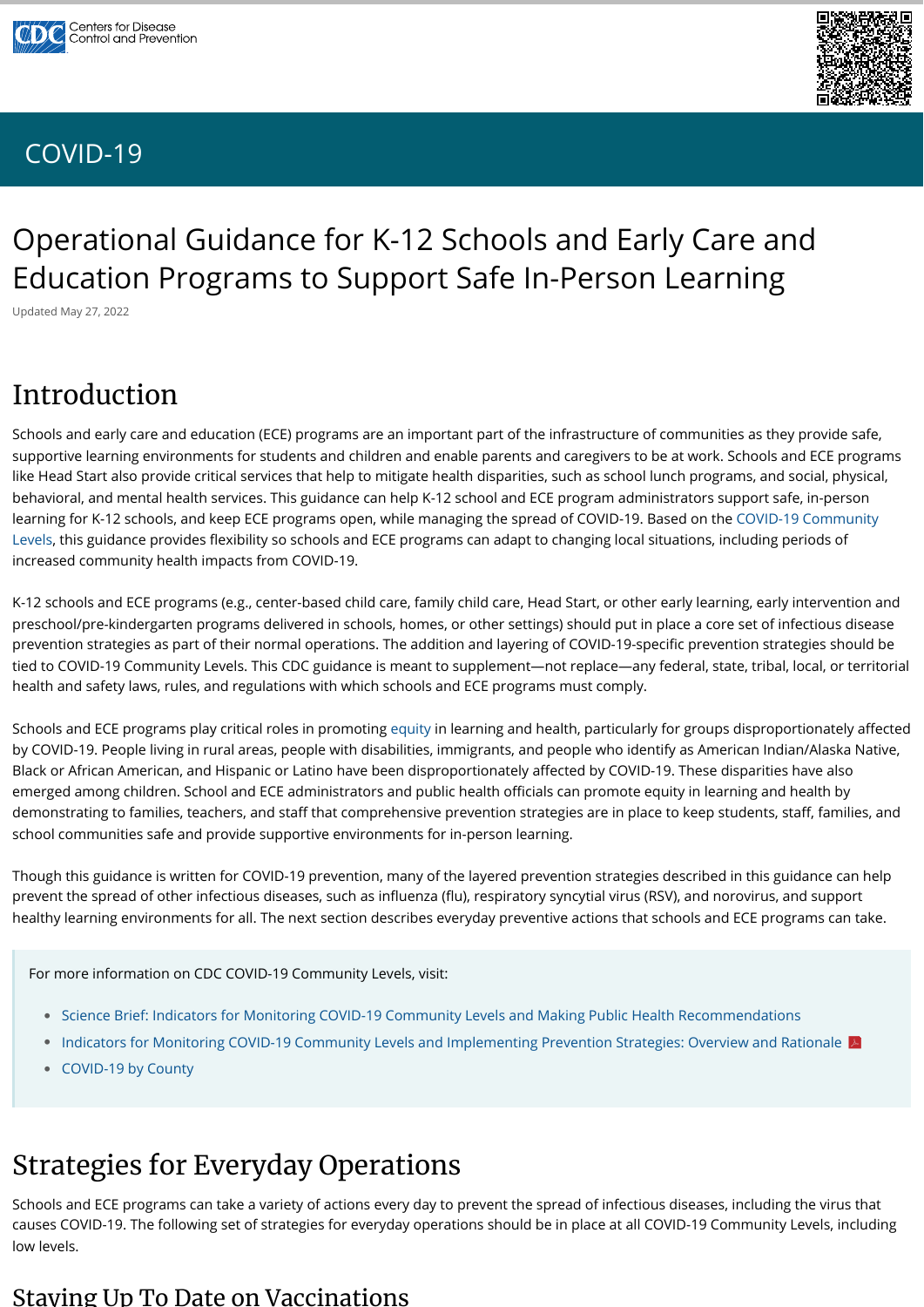#### $\mathbf{S}$  at o  $\mathbf{U}$  or  $\mathbf{S}$  at o  $\mathbf{U}$

Staying up to date on [routine vaccinations](https://www.cdc.gov/vaccines/schedules/hcp/imz/child-adolescent.html) is essential to prevent illness from many different infections. Vaccines reduce the risk of infection by working with the body's natural defenses to help safely develop immunity to disease. For COVID-19, staying up to date with [COVID-19 vaccinations is the leading public health strategy to prevent severe disease. Not only does it provide individual-level protection](https://www.cdc.gov/coronavirus/2019-ncov/vaccines/stay-up-to-date.html), but high vaccination coverage reduces the burden of COVID-19 on people, schools, healthcare systems, communities, and individuals who are not vaccinated or may not develop a strong immune response from the vaccines. [Schools,](https://www.cdc.gov/vaccines/covid-19/planning/school-located-clinics/how-schools-can-support.html) ECE programs, and [health departments](https://www.cdc.gov/vaccines/covid-19/health-departments/generate-vaccinations.html) can promote vaccination in many ways:

- Provide information about [COVID-19 vaccines](https://www.cdc.gov/coronavirus/2019-ncov/vaccines/recommendations/children-teens.html) and other recommended [vaccines](https://www.cdc.gov/vaccines/index.html) taking into account the needs of persons with limited English proficiency who require language services, and individuals with disabilities who require accessible formats.
- Encourage evidence-based [trust and confidence in vaccines](https://www.cdc.gov/vaccines/covid-19/vaccinate-with-confidence.html). •
- $\bullet~$  [Establish supportive policies and practices that make getting vaccinated easy and convenient, for example a workplace vaccination](https://www.cdc.gov/coronavirus/2019-ncov/vaccines/recommendations/essentialworker/workplace-vaccination-program.html) program or providing paid time off for individuals to get vaccinated or assist family members receiving vaccinations.
- Make vaccinations available [on-site](https://www.cdc.gov/vaccines/covid-19/planning/school-located-clinics.html) by hosting school-located vaccination clinics, or connect eligible children, students, teachers, staff, and families to [off-site](https://www.vaccines.gov/) vaccination locations.

#### Staying Home When Sick

People with symptoms of infectious diseases, including COVID-19, [influenza,](https://www.cdc.gov/flu/symptoms/flu-vs-covid19.htm) respiratory syncytial virus (RSV), and gastrointestinal infections should stay home and get tested for COVID-19. People who are at risk for getting very sick with COVID-19 who test positive should consult with a healthcare provider right away for possible treatment, even if their symptoms are mild. Staying home when sick can lower the risk of spreading infectious diseases, including the virus that causes COVID-19, to other people. For more information on staying home when sick with COVID-19, including recommendations for mask use for people experiencing symptoms consistent with COVID-19, see [Quarantine and Isolation.](https://www.cdc.gov/coronavirus/2019-ncov/your-health/quarantine-isolation.html)

In accordance with applicable laws and regulations, schools and ECE programs should allow flexible, non-punitive, and supportive paid sick leave policies and practices. These policies should encourage sick workers to stay home without fear of retaliation, loss of pay, loss of employment, or other negative impacts. Schools should also provide excused absences for students who are sick, avoid policies that incentivize coming to school while sick, and support children who are learning at home if they are sick or in quarantine. Schools and ECE programs should ensure that employees are aware of and understand these policies and avoid language that penalizes or stigmatizes staying home when sick.

#### Ventilation Systems

Schools and ECE programs can optimize [ventilation](https://www.cdc.gov/coronavirus/2019-ncov/community/schools-childcare/ventilation.html) and improve indoor air quality to reduce the risk of germs and contaminants [spreading through the air. Funds provided through the U.S. Department of Education's Elementary and Secondary Schools Emergency](https://oese.ed.gov/offices/education-stabilization-fund/elementary-secondary-school-emergency-relief-fund/) Relief (ESSER) Programs  $\boxtimes$  and the and the [Governor's Emergency Education Relief \(GEER\) Programs](https://oese.ed.gov/offices/education-stabilization-fund/governors-emergency-education-relief-fund/)  $\boxtimes$  and the Department of Health and Humans Services' [Head Start and Child Care American Rescue Plan](https://eclkc.ohs.acf.hhs.gov/policy/pi/acf-pi-hs-21-03)  $\boxtimes$  funds can support improvements to ventilation; repairs, upgrades, and replacements in Heating, Ventilation, and Air Conditioning (HVAC) systems; purchase of MERV-13 air filters and portable air [cleaners; as well as implementation of other public health protocols and CDC guidance. Ventilation recommendations for different types](https://www.cdc.gov/coronavirus/2019-ncov/community/ventilation.html) [of buildings can be found in the American Society of Heating, Refrigerating, and Air-Conditioning Engineers \(ASHRAE\) schools and](https://images.magnetmail.net/images/clients/ASHRAE/attach/ashrae_reopening_schools_and_universities_c19_guidance.pdf) universities guidance  $\blacktriangleright$   $\Box$  . The Environmental Protection Agency's (EPA) [Clean Air in Buildings Challenge](https://www.epa.gov/system/files/documents/2022-03/508-cleanairbuildings_factsheet_v5_508.pdf)  $\blacktriangleright$   $\Box$  provides specific steps schools and other buildings can take to improve indoor air quality and reduce the risk of airborne spread of viruses and other contaminants. CDC does not provide recommendations for, or against, any manufacturer or product.

#### Hand Hygiene and Respiratory Etiquette

Washing hands can prevent the spread of infectious diseases. Schools and ECE programs should teach and reinforce proper [handwashing](https://www.cdc.gov/handwashing/when-how-handwashing.html) to lower the risk of spreading viruses, including the virus that causes COVID-19. Schools and ECE programs should monitor and reinforce these behaviors, especially during [key times](https://www.cdc.gov/handwashing/when-how-handwashing.html) in the day (for example, before and after eating and after recess) and should also provide adequate handwashing supplies, including soap and water. If washing hands is not possible, schools and ECE programs should provide hand sanitizer containing at least 60% alcohol. Hand sanitizers should be stored up, away, and out of sight of younger children and should be used only with adult supervision for children ages 5 years and younger.

Schools and ECE programs should teach and reinforce covering [coughs and sneezes](https://www.cdc.gov/healthywater/hygiene/etiquette/coughing_sneezing.html) to help keep individuals from getting and spreading infectious diseases, including COVID-19.

#### Cleaning and Disinfection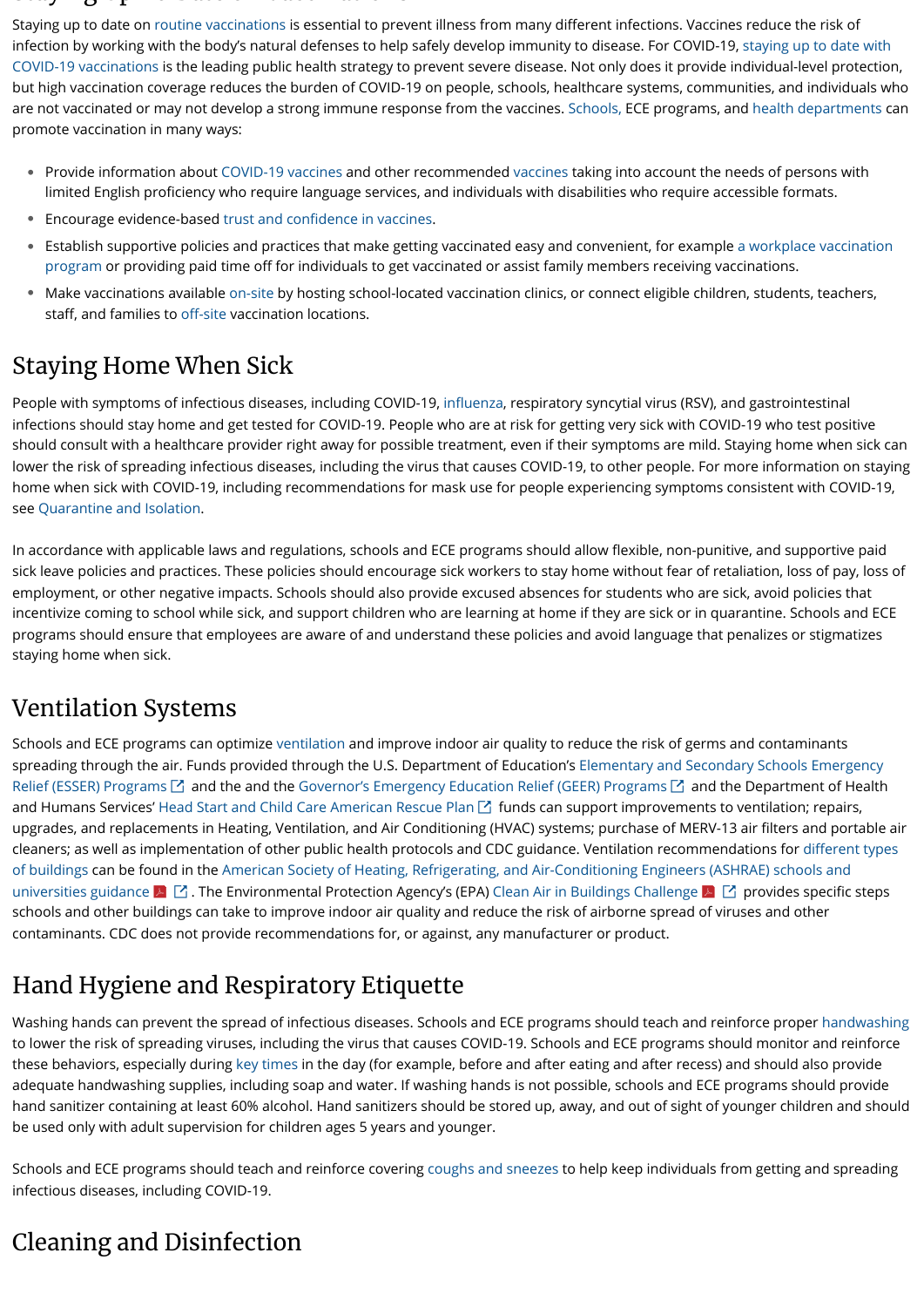Schools and ECE programs should clean surfaces at least once a day to reduce the risk of germs spreading by touching surfaces. If a facility has had a sick person or someone who tested positive for COVID-19 within the last 24 hours, the space should be cleaned and disinfected. For more information, see [Cleaning and Disinfecting Your Facility.](https://www.cdc.gov/coronavirus/2019-ncov/community/disinfecting-building-facility.html) Additionally, ECE programs should follow recommended procedures for cleaning, sanitizing, and disinfection in their setting such as after diapering, feeding, and exposure to bodily fluids. See [Caring for Our Children](https://nrckids.org/CFOC)  $\boxtimes$ .

## COVID-19 Community Levels and Associated Prevention Strategies

CDC's [COVID-19 Community Levels](https://www.cdc.gov/coronavirus/2019-ncov/science/community-levels.html) help communities and individuals make decisions on what COVID-19 prevention strategies to use based on whether their community is classified as low, medium, or high. These levels factor in a combination of COVID-19 hospitalization rates, healthcare burden, and COVID-19 cases. COVID-19 Community Levels treat schools and ECE programs the same as other settings in their community. Schools and ECE programs should follow guidance based on the COVID-19 Community Level of the community in which they are located.

School and ECE program administrators should work with local health officials to consider other local conditions and factors when deciding to implement prevention strategies. For example, school and ECE-specific indicators—such as student and staffing levels or student and staff vaccination rates—can help with decision-making. Additional community-level indicators that might be considered for use in decision making about COVID-19 prevention are pediatric hospitalizations, results from [wastewater surveillance](https://www.cdc.gov/healthywater/surveillance/wastewater-surveillance/wastewater-surveillance.html#how-wastewater-surveillance-works), or other local information.

If a school or ECE program is experiencing a COVID-19 [outbreak,](https://preparedness.cste.org/wp-content/uploads/2021/08/CSTE-Standardized-COVID-19-K-12-School-Surveillance-Guidance-for-Classification-of-Clusters-and-Outbreaks.pdf)  $\blacktriangle\Box$  they should consider adding prevention strategies regardless of the COVID-19 Community Level. For example, those with an existing screening testing program may increase the frequency of testing, regardless of the vaccination status of the population. They may also put in place prevention strategies recommended at medium and high COVID-19 Community Levels (for example, masks) even if the community the school or ECE program is located in is at a lower COVID-19 Community Level. Schools and ECE programs that are experiencing outbreaks should work with their state or local health department in accordance with state and local regulations. Health departments should provide timely outbreak response support to K-12 schools and ECEs.

When the COVID-19 Community Level indicates an increase, particularly if the level is medium or high, schools or ECE programs should consider adding layered prevention strategies, described below, to maintain safe, in-person learning and keep schools and ECE programs safely open. Schools and ECE programs may choose to add layered prevention strategies at any COVID-19 Community Level, based on local or facility needs.

With decreasing or low COVID-19 Community Levels, schools and ECE programs can consider removing prevention strategies one at a time, followed by close monitoring of the COVID-19 Community Level in the weeks that follow.

#### Masking

Wearing a [well-fitting mask](https://www.cdc.gov/coronavirus/2019-ncov/prevent-getting-sick/about-face-coverings.html) consistently and correctly reduces the [risk of spreading the virus](https://www.cdc.gov/coronavirus/2019-ncov/science/science-briefs/masking-science-sars-cov2.html) that causes COVID-19. Universal indoor mask use is recommended at a high COVID-19 Community Level.

Anyone who chooses to wear a mask should be supported in their decision to do so at any COVID-19 Community Level, including low. At a medium COVID-19 Community Level, people who are immunocompromised or at risk for getting very sick with COVID-19 should talk to their healthcare provider about the need to wear a mask and take other precautions (for example, avoiding high-risk activities). Since wearing masks or respirators can prevent spread of COVID-19, people who have a household or social contact with someone at risk for getting very sick with COVID-19 (for example, a student with a sibling who is at risk) may also choose to wear a mask when the COVID-19 Community Level is medium. Schools and ECE programs should consider flexible, non-punitive policies and practices to support individuals who choose to wear masks regardless of the COVID-19 Community Level.

At a high COVID-19 Community Level, universal indoor masking in schools and ECE programs is recommended, as it is in the community at-large. When the COVID-19 Community Level is high, people at risk for getting very sick with COVID-19 should also wear masks or respirators that provide [greater protection](https://www.cdc.gov/coronavirus/2019-ncov/prevent-getting-sick/types-of-masks.html), such as N95s or KN95s.

Schools with students at risk for getting very sick with COVID-19 must make reasonable modifications when necessary to ensure that all students, including those with disabilities, are able to access in-person learning. Schools might need to require masking, based on federal, state, or local laws and policies, to ensure that students with immunocompromising conditions or other conditions that increase their risk [for getting very sick with COVID-19 can access in-person learning. For more information, visit the U.S. Department of Education's Disability](https://www.ed.gov/coronavirus/factsheets/disability-rights) Rights  $\boxtimes$  webpage. Students with immunocompromising conditions or other conditions or disabilities that increase risk for getting very sick with COVID-19 should not be placed into separate classrooms or otherwise segregated from other students.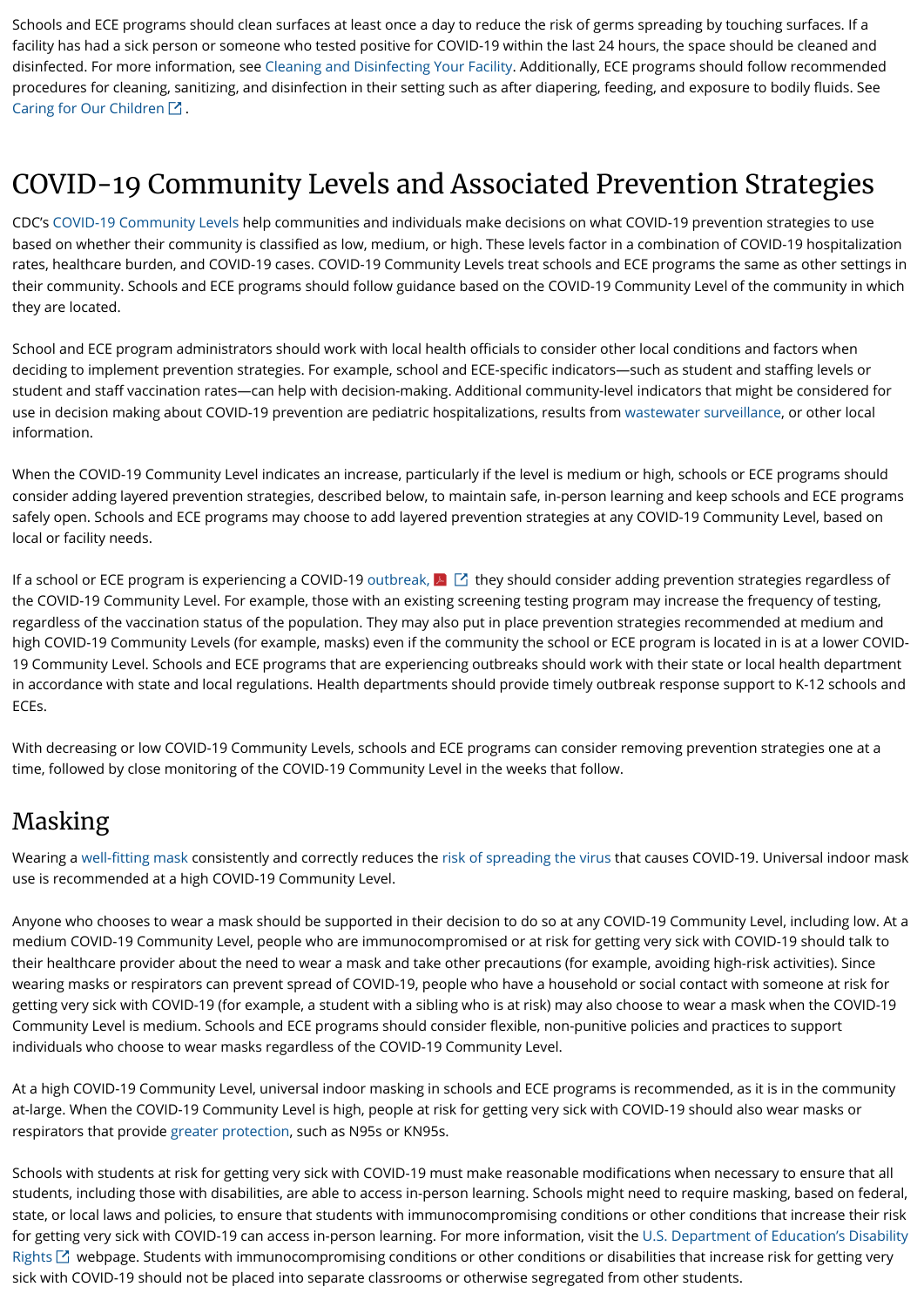Because mask use is not recommended for those younger than 2 years old and may be difficult for very young children or for some [children with disabilities who cannot safely wear a mask,](https://www.cdc.gov/coronavirus/2019-ncov/prevent-getting-sick/types-of-masks.html#children) ECE programs and K-12 schools may need to consider other prevention strategies—such as cohorting and avoiding crowding—when the COVID-19 Community Level is high. A critical prevention strategy is promoting vaccination among those who are eligible (for example, caregivers) because the risk for people who have not been vaccinated is lower when the people around them have been vaccinated. ECE programs may choose to implement universal indoor mask use to meet the needs of the families they serve, which could include people at risk for getting very sick with COVID-19.

For more information about masks please visit [Types of Masks and Respirators.](https://www.cdc.gov/coronavirus/2019-ncov/prevent-getting-sick/types-of-masks.html#children)

## Testing

#### Diagnostic Testing

Diagnostic testing is intended to identify current infection in individuals and should be performed on anyone that has signs and symptoms consistent with COVID-19 and/or following recent known or suspected exposure to the virus that causes COVID-19. Schools and ECE programs can promote and offer [diagnostic testing](https://www.cdc.gov/coronavirus/2019-ncov/testing/diagnostic-testing.html) for people with symptoms of COVID-19 or who came into close contact with someone with COVID-19. If people who have COVID-19 are identified early and isolate at home, schools and ECE programs can help prevent the spread of COVID-19. Choice of viral [tests](https://www.cdc.gov/coronavirus/2019-ncov/symptoms-testing/testing.html) can include laboratory-based testing, [point-of-care](https://www.cdc.gov/coronavirus/2019-ncov/lab/point-of-care-testing.html) rapid testing, or [self-testing.](https://www.cdc.gov/coronavirus/2019-ncov/testing/self-testing.html) Schools and ECE programs should consider the varying minimum age for using Emergency Use Authorized (EUA) COVID-19 tests.

In addition to diagnostic testing offered by schools where feasible, people should be encouraged to test at home or in the community (for example, at a testing site or healthcare provider office) if they have symptoms or have had close contact with someone with COVID-19. Anyone who tests positive or has symptoms should follow CDC recommendations for [isolation](https://www.cdc.gov/coronavirus/2019-ncov/your-health/quarantine-isolation.html#isolate) to stay home from their school or ECE program. People who come into close contact with someone with COVID-19 should follow CDC recommendations to [quarantine](https://www.cdc.gov/coronavirus/2019-ncov/your-health/quarantine-isolation.html#quarantine), get tested, and wear a well-fitting mask. Recommendations for close contacts depend on vaccination status or history of prior infection. Those who come to school or an ECE program with symptoms or develop symptoms while at school or an ECE program should be asked to wear a well-fitting mask while in the building and be sent home and encouraged to get tested if testing is unavailable at school. Schools and ECE programs can consider offering home-test kits if someone comes to school with symptoms of COVID-19 or develops symptoms at school, that can be used to test at home or at school in accordance with [Clinical Laboratory Improvement Amendments](https://www.cdc.gov/clia/law-regulations.html) (CLIA) requirements.

#### Screening Testing

[Screening testing](https://www.cdc.gov/coronavirus/2019-ncov/hcp/testing-overview.html) identifies people with COVID-19 who do not have symptoms or known or suspected exposures, so that steps can be taken to prevent further spread of COVID-19.

At medium and high COVID-19 Community Levels, consider implementing screening testing in schools and ECE programs. Maintaining screening testing infrastructure during a low COVID-19 Community Level, even at a reduced volume, will help by more easily allowing for testing to scale up when the COVID-19 Community Levels are medium or high. Schools can also consider implementing screening testing for high-risk activities such as indoor sports and extracurricular activities, returning from breaks (for example, holidays, spring break, at the beginning of the school year), and for those serving students who are at risk for getting very sick with COVID-19, such as those with moderate or severe immunocompromise or complex medical conditions. The type of test used can vary and includes [at-home testing](https://www.cdc.gov/coronavirus/2019-ncov/testing/self-testing.html) (self-testing), [point-of-care](https://www.cdc.gov/coronavirus/2019-ncov/lab/point-of-care-testing.html) rapid testing, or laboratory testing. Schools and ECE programs that choose to rely on at-home test kits for screening testing should ensure equal access and availability to the tests; establish accessible systems that are in place for ensuring timely reporting of results to the school or ECE program; and communicate with families the importance of remaining at home if they receive a positive test. Communication strategies should take into account the needs of persons with limited English proficiency who require language services, and individuals with disabilities who require accessible formats.

[For more information about testing, see O](https://www.cdc.gov/coronavirus/2019-ncov/community/schools-childcare/what-you-should-know.html)[verview of Testing for SARS-CoV-2, the virus that causes COVID-19](https://www.cdc.gov/coronavirus/2019-ncov/hcp/testing-overview.html) [and What to Know About](https://www.cdc.gov/coronavirus/2019-ncov/community/schools-childcare/what-you-should-know.html) COVID-19 Testing in Schools.

For more information on COVID-19 tests, visit:

- In Vitro Diagnostics EUAs Molecular Diagnostic Tests for SARS-CoV-2
- [In Vitro Diagnostics EUAs Antigen Diagnostic Tests for SARS-CoV-2](https://www.fda.gov/medical-devices/coronavirus-disease-2019-covid-19-emergency-use-authorizations-medical-devices/in-vitro-diagnostics-euas-antigen-diagnostic-tests-sars-cov-2)
- [At-Home OTC COVID-19 Diagnostic Tests](https://www.fda.gov/medical-devices/coronavirus-covid-19-and-medical-devices/home-otc-covid-19-diagnostic-tests) ■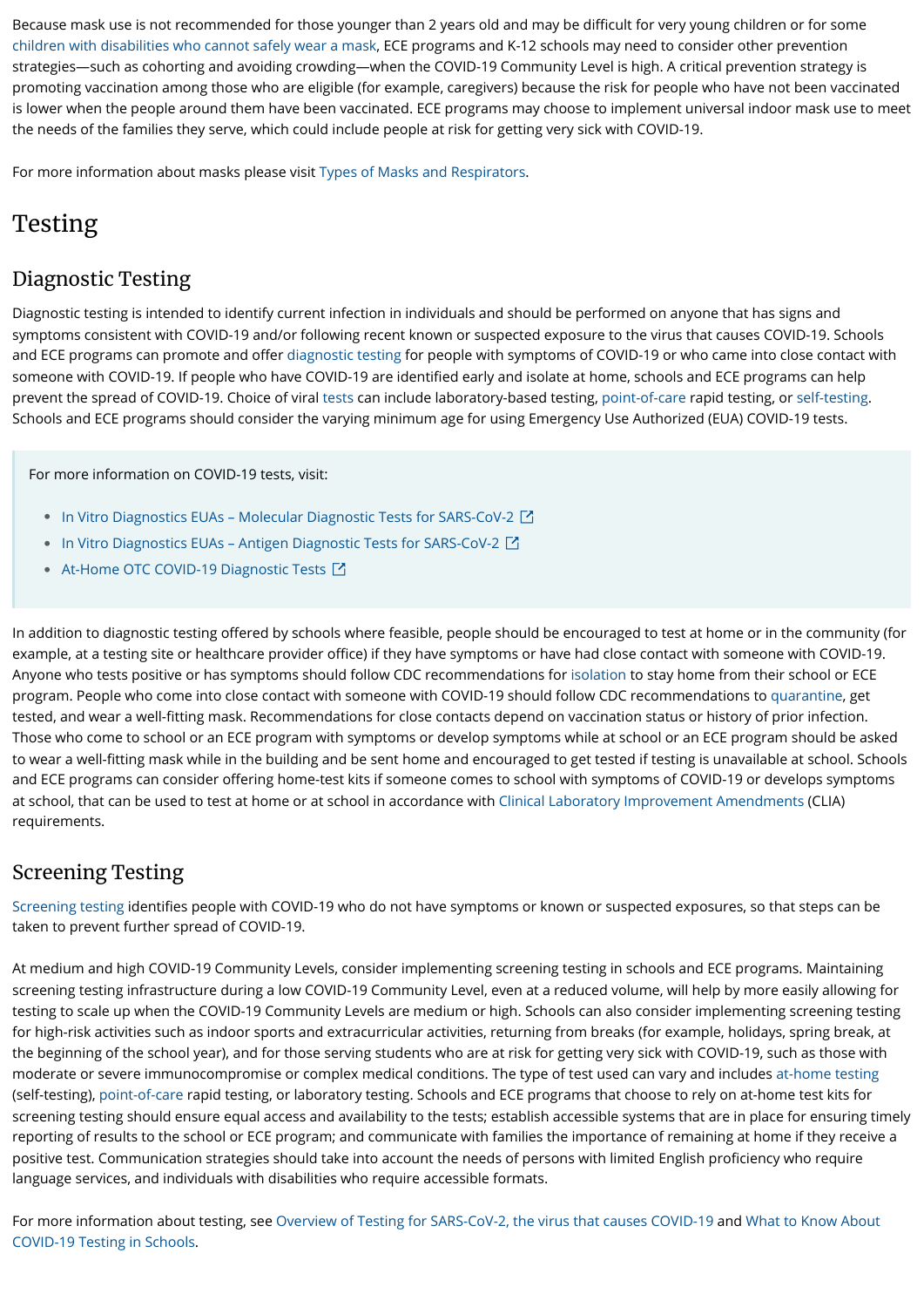Screening testing should be done in a way that ensures the ability to maintain confidentiality of results and protect privacy. Consistent with state legal requirements and [Family Educational Rights and Privacy Act \(FERPA\)](https://studentprivacy.ed.gov/?src=fpco)  $\boxdot$  , K-12 schools and ECE programs should obtain parental consent for minor students and assent/consent from students themselves, when applicable.

#### Test to Stay Programs

[Test to Stay](https://www.cdc.gov/coronavirus/2019-ncov/community/schools-childcare/what-you-should-know.html#anchor_1642695652184) (TTS) programs are an alternative to traditional at-home quarantine for close contacts who are not up to date with COVID-19 vaccines. Test to Stay combines contact tracing and frequent testing to allow those who have been exposed to attend school in person. CDC continues to recommend TTS as an important strategy schools should consider in order to support in-person learning. TTS strategies have not yet been evaluated by CDC in ECE programs.

Students eligible for and participating in TTS should wear a [well-fitting mask](https://www.cdc.gov/coronavirus/2019-ncov/prevent-getting-sick/about-face-coverings.html), follow testing [recommendations](https://www.cdc.gov/coronavirus/2019-ncov/your-health/quarantine-isolation.html) from their school, and monitor for COVID-19 symptoms for 10 days after the date of last close contact to reduce the risk of spreading COVID-19. Schools should work with their local jurisdictions to determine which TTS strategies would work best for them based on their population and level of resources to reduce the risk of transmission.

## Cohorting

Cohorting is the practice of keeping people together in a small group and having each group stay together throughout the day, while minimizing contact between cohorts. In areas with a high COVID-19 Community Levels, this can be used to limit the number of people who come in contact with each other. It is important to ensure any use of cohorting for learning is designed to support inclusion of English language learners, students with disabilities consistent with their Individualized Education Program (IEP) or 504 plans, and other underserved students, and not result in segregation. In areas with high COVID-19 Community Levels, schools and ECE programs can also discourage crowding indoors to reduce the risk of spreading COVID-19.

#### Ventilation Improvements

Schools and ECE programs can take [additional steps](https://www.cdc.gov/coronavirus/2019-ncov/community/schools-childcare/ventilation.html) to increase outdoor air intake and improve air filtration. For example, safely opening windows and doors, including on school buses and ECE transportation vehicles, and using portable air cleaners with HEPA filters are strategies to improve ventilation. Schools and ECE programs may also consider holding some activities outside if feasible when the COVID-19 Community Level is high.

### Case Investigation and Contact Tracing

Although universal [case investigation](https://www.cdc.gov/coronavirus/2019-ncov/global-covid-19/case-investigation-contact-tracing.html) and contact tracing are not routinely recommended for health departments as part of COVID-19 response, they can be useful strategies in response to a school or ECE [outbreak](https://preparedness.cste.org/wp-content/uploads/2020/08/Educational-Outbreak-Definition.pdf)  $\blacktriangleright$   $\boxdot$  . If case investigation and contact tracing are done in school or ECE settings, investigations should focus on people who started having symptoms or tested positive for COVID-19 in the last 5 days. Schools and ECE programs should ensure that people identified with COVID-19 are provided with information about [isolation](https://www.cdc.gov/coronavirus/2019-ncov/your-health/quarantine-isolation.html) and treatment. Notification of close contacts should focus on those who were exposed in the last 5 days. Health departments can aid with outbreak investigations and help decide if case investigation and contact tracing are needed.

Case investigation and contact tracing are important components of [Test to Stay](https://www.cdc.gov/coronavirus/2019-ncov/community/schools-childcare/what-you-should-know.html#anchor_1642695652184) (TTS) programs. Schools that implement TTS strategies should continue to conduct contact tracing to allow those identified as [close contacts](https://www.cdc.gov/coronavirus/2019-ncov/daily-life-coping/determine-close-contacts.html) and would otherwise need to quarantine at home to remain in an educational setting for in-person learning.

Schools and ECE programs that are not conducting contact tracing should use other methods to inform people who might have been in

close contact with someone with COVID-19 in the school environment of their potential exposure and the actions they should take to remain safe and reduce transmission. Timely notification to all students, children, and staff in a classroom, cohort, or other school-based group with a potential exposure could include a phone call, email, or letter.

#### Quarantine

[Quarantine](https://www.cdc.gov/coronavirus/2019-ncov/your-health/quarantine-isolation.html) is a strategy used to prevent transmission of COVID-19 by keeping people who have been in [close contact](https://www.cdc.gov/coronavirus/2019-ncov/php/contact-tracing/contact-tracing-plan/appendix.html#contact) with someone with COVID-19 apart from others. Recommendations for close contacts to quarantine, wear a well-fitting mask, and get tested will vary depending on vaccination status and history of prior COVID-19 infection. Regardless of the current COVID-19 Community Level, people who have come into close contact with someone with COVID-19 should follow the recommendations outlined on the COVID-19 [Quarantine and Isolation webpage. This includes in K-12 schools and ECE settings. K-12 schools may consider TTS, which can ke](https://www.cdc.gov/coronavirus/2019-ncov/your-health/quarantine-isolation.html)ep those who would otherwise need to quarantine in in-person learning.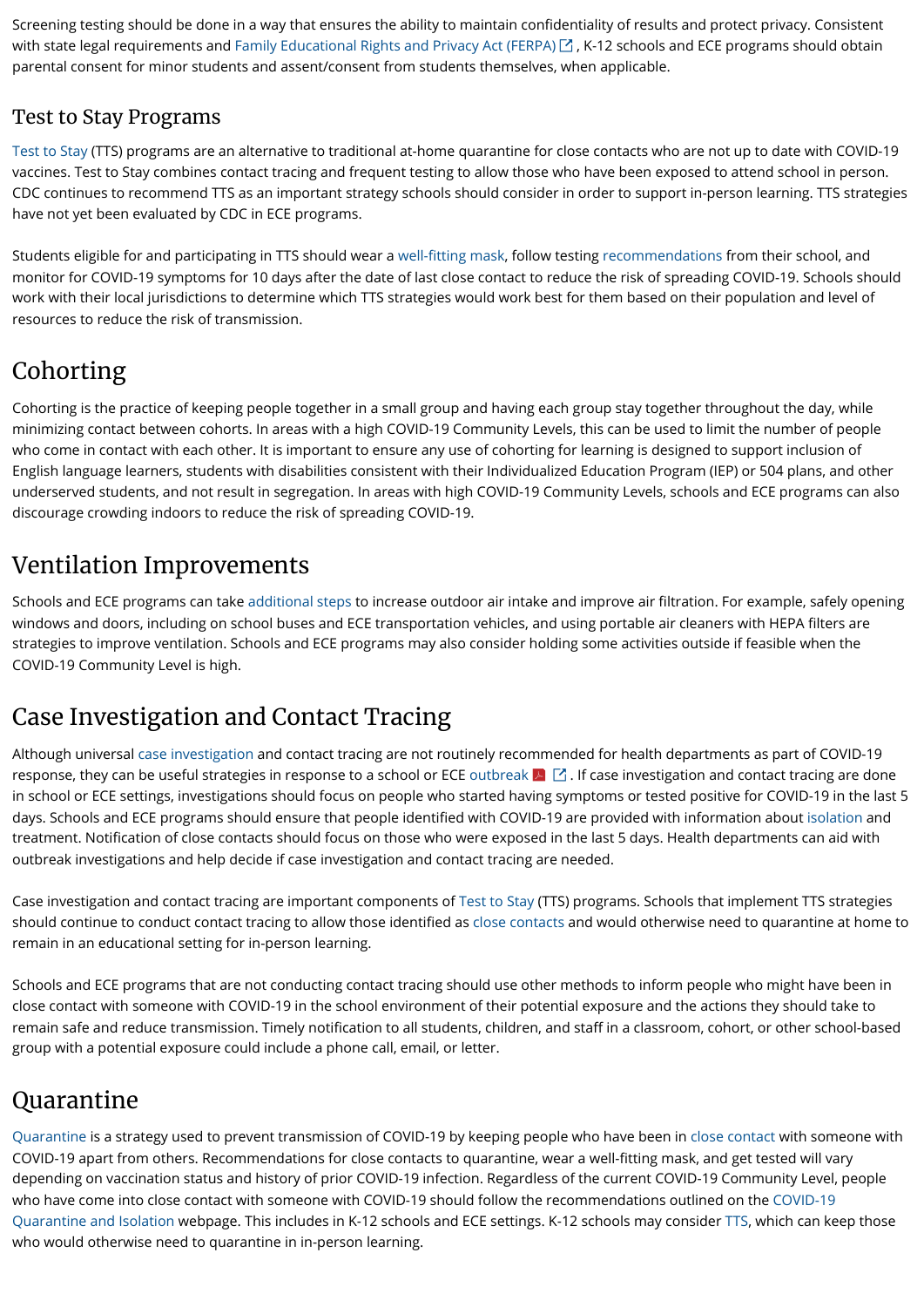For children not yet eligible for COVID-19 vaccination who cannot wear a mask, or may have difficulty consistently wearing a well-fitting [mask, it is safest to quarantine for a full 10 days. For more information, see Isolation and Quarantine in Early Care and Education](https://www.cdc.gov/coronavirus/2019-ncov/community/schools-childcare/sick-at-child-care-flowchart.html) Programs.

### Considerations for High-Risk Activities

Due to increased and forceful exhalation that occurs during physical activity, some sports can put players, coaches, trainers, and others at increased risk for getting and spreading the virus that causes COVID-19. Close contact sports and indoor sports are particularly risky. Similar risks may exist for other extracurricular activities, such as band, choir, theater, and other school clubs that meet indoors and entail increased exhalation. At all COVID-19 Community Levels, schools and ECE programs can consider implementing screening testing for high-risk activities such as indoor sports and extracurricular activities. Schools and ECE programs may consider temporarily stopping these activities to control a school or program associated outbreak, or during periods of high COVD-19 Community Levels. ECE programs may also consider layering prevention strategies, such as masking, when close contact occurs, such as during feeding and diapering young children and infants.

### Considerations for K-12 Residential Dorms and Overnight Child Care

While shared housing, such as K-12 residential dorms or overnight child care, is considered a congregate setting, it is considered a low-risk congregate setting due to the lower risk of severe health outcomes (such as [hospitalizations](https://covid.cdc.gov/covid-data-tracker/#new-hospital-admissions) and [death\)](https://covid.cdc.gov/covid-data-tracker/#demographicsovertime) for children and young adults. Therefore, CDC recommends shared housing facilities follow the general population [guidance for isolation, quarantine,](https://www.cdc.gov/coronavirus/2019-ncov/your-health/quarantine-isolation.html) and recommendations under [COVID-19 Community Levels](https://www.cdc.gov/coronavirus/2019-ncov/science/community-levels.html#anchor_47145).

In specific circumstances where the student population may be at risk for getting very sick with COVID-19, schools may opt to follow [isolation and quarantine](https://www.cdc.gov/coronavirus/2019-ncov/your-health/quarantine-isolation.html) guidance for high-risk congregate settings, which includes recommendations of a 10-day period for isolation and quarantine. Schools and ECE programs should balance the potential benefits of following that guidance with the impact these actions would have on student well-being, such as the ability to participate in in-person instruction, food service access, and social interaction.

agencies to identify additional [resources](https://www2.ed.gov/documents/coronavirus/20220225-letter-to-stakeholders.pdf)  $\blacktriangleright$   $\Box$  to implement strategies, including those provided to schools and ECE programs through the American Rescue Plan.

- Communities served: The feasibility and acceptability of certain prevention measures may vary within the community. Schools and ECE programs may choose prevention strategies in consultation with their communities.
- Pediatric-specific healthcare capacity: Schools and ECE programs should work closely with local health departments to stay updated on the latest science about COVID-19, its impact on the local healthcare and hospital system, and any changes to recommended prevention strategies. While children are at lower risk for getting very sick with COVID-19, some children may still be hospitalized as a result of infection. When schools and ECE programs are considering increasing the use and number of prevention strategies when the COVID-19 Community Level is high, schools and ECE programs may consider the extent to which students or staff are at risk for getting very sick with COVID-19 or have family members [at risk for getting very sick](https://www.cdc.gov/coronavirus/2019-ncov/need-extra-precautions/people-with-medical-conditions.html) with COVID-19.  $\bullet$
- Equity: [Equity](https://www.cdc.gov/coronavirus/2019-ncov/community/health-equity/what-we-can-do.html) at both the individual and school levels should be considered in all decision-making. Care should be taken so that decisions related to layered prevention strategies and learning options do not disproportionately affect any group of people. For instance, at the health department and school or ECE level, decisions to put in place strategies such as screening testing and contact tracing should be made in a way as to ensure that the same resources are provided to all within the district and community.  $\bullet$

# Considerations for Prioritizing Strategies

Schools and ECE programs, with help from local health departments, should consider local context when selecting strategies to prioritize for implementation. Schools should balance risk of COVID-19 with educational, social, and mental health outcomes when deciding which prevention strategies to put in place. Additional factors to consider include:

- Age of population served: Layered prevention strategies that are most suitable for young children should be given special consideration. For instance, the majority of children served by ECEs are not yet eligible for vaccines. Young children may also have difficulty wearing a well-fitting mask consistently and correctly, and children under 2 years old should not wear masks. For these reasons, additional layered prevention strategies—such as encouraging vaccination among staff and others around young children, improved ventilation, cohorting, and avoiding crowded spaces—should be considered first.  $\bullet$
- Availability of resources: Availability of resources, such as funding, personnel, or testing materials, vary by community. For example, some schools or ECE programs may lack personnel to conduct school- or ECE-based testing or resources to optimize ventilation to improve air quality. Schools or ECE programs may choose to put in place other strategies instead, reserve these strategies for responding to an outbreak, or put them in place when other strategies are not adequate. Alternatively, they may choose to focus resources on select, at-risk sites within the school or ECE program (such as recommending masking and testing for a classroom in which a student was recently diagnosed with COVID-19). Schools and ECE programs should work with local, state, and federal  $\bullet$